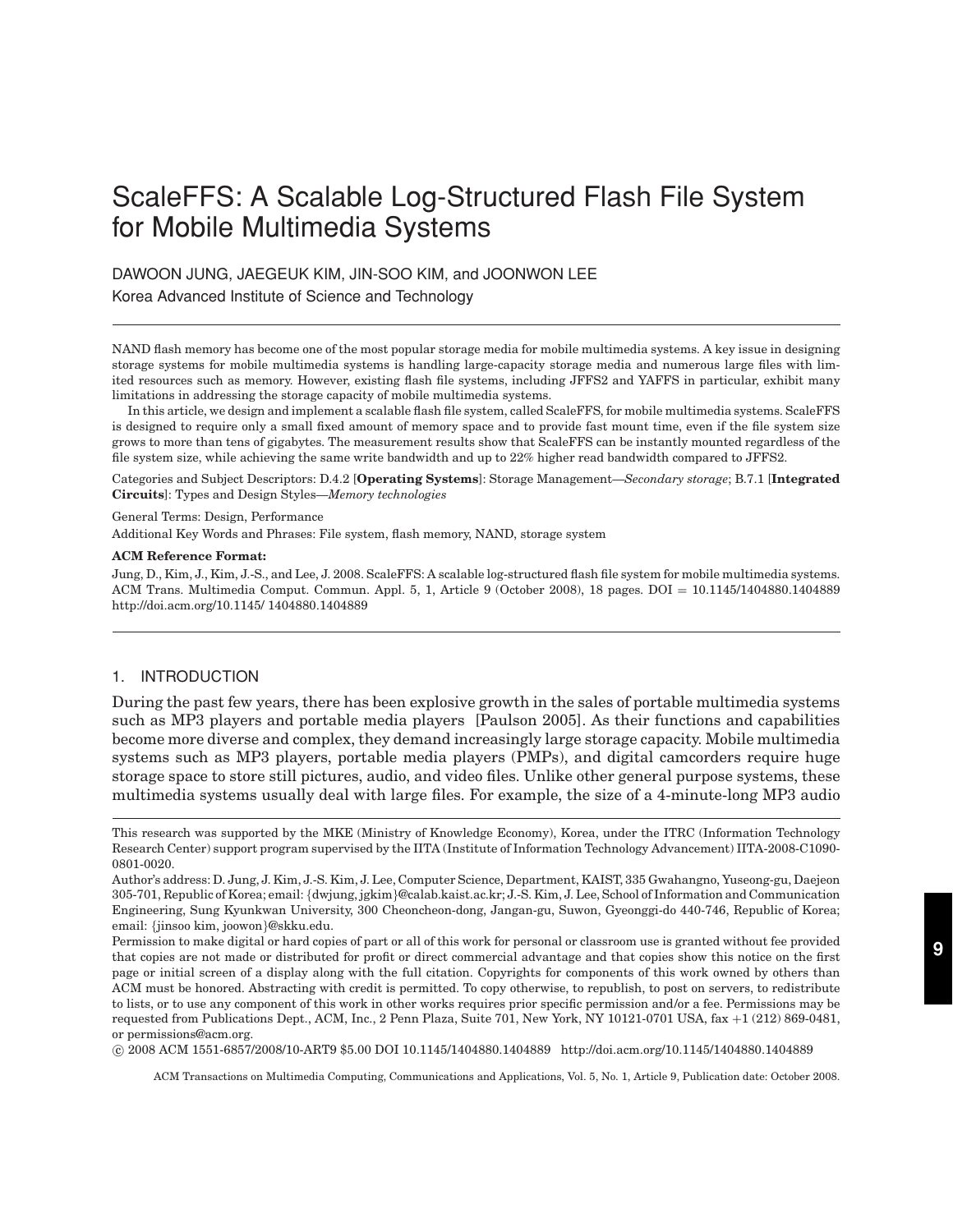# 9:2 • D. Jung et al.

file encoded in 128Kbps is 3.8MB and the size of 1Mbps one-hour video is 450MB. Typically, 1–10 MB of audio and image files and more than 100MB video files are exchanged in a P2P file sharing system [Gummadi et al. 2003; Saroiu et al. 2002]. Saroiu et al. [2002] also showed that the typical size of audio files shared in Napster is 3.7MB on average and files from several kilobytes to hundreds of megabytes are shared. In order to handle these large files, the systems need to manage large storage media space as well as numerous large files. In addition, mobile multimedia systems should operate with limited resources.

Flash memory has become an attractive storage medium for mobile multimedia systems due to its outstanding characteristics such as nonvolatility, small and lightweight form factor, solid-state reliability, and low power consumption [Douglis et al. 1994; Marsh et al. 1994; Kim et al. 2002]. Among various flash memory types, NAND flash memory provides higher density with low cost, and has hence become standard data storage for portable devices. Recently, the capacity of NAND flash memory has been dramatically increased. A 32Gbit NAND flash chip is already commercially available, and portable devices equipped with several gigabytes of NAND flash memory are widely available. The growth in NAND flash memory capacity is expected to continue or even accelerate in the coming years.

In spite of offering many advantageous features, flash memory has unique operational characteristics. Most notably, in-place updates are not possible in flash memory, that is, previous data should be erased first in order to overwrite other data in the same location. An erase operation is performed in a unit of *flash erase block*, which is much larger than a read and write unit, and the operation has much higher latency than read or write operations. Obviously, it is unacceptable to erase a whole erase block whenever a portion of the block is updated. Another limitation of flash memory is that the number of erase/write cycles allowed for a single erase block is limited to 10,000–1,000,000 times. Thus, it is necessary to perform *wear-leveling*, a scheme to distribute erase/write cycles evenly across all erase blocks in order to extend the lifetime of flash memory storage.

As NAND flash memory shows radically different characteristics compared to hard disks, many studies focusing on using NAND flash memory efficiently as part of the storage system have been conducted [Marsh et al. 1994; Kim et al. 2002; Woodhouse 2001; AlephOne Ltd. 2003]. In particular, building an efficient file system over NAND flash memory presents a considerable challenge, since legacy disk-based file systems cannot be directly used for NAND flash memory. Recently, several smallscale flash-aware file systems, such as JFFS2 [Woodhouse 2001] and YAFFS [AlephOne Ltd. 2003], have been proposed to cope with the unique characteristics of NAND flash memory. These flash-aware file systems work directly on NAND flash memory, performing block erase and wear-leveling as needed.

The present work is primarily motivated by the fact that the architecture of traditional flash-aware file systems, especially JFFS2 and YAFFS, is not appropriate for large-capacity flash storage. When using JFFS2 or YAFFS for mobile multimedia systems with large-capacity NAND flash memory, the following problems are confronted. First, they consume too much memory by keeping all index structures in memory to find the latest file data on flash memory. Obviously, the larger memory requires more electrical power [Huang et al. 2003; Park et al. 2004]. Second, they use too much time to mount a file system, since the entire flash media are scanned to construct the index structures at the mount time. This could lead to frustration for mobile multimedia system users, since they face a considerable wait until their devices become ready.

In JFFS2 and YAFFS, the mount time and the memory consumption are linear functions of the file system size and the amount of the stored data. This stems partly from these file systems having been originally designed for small flash memory, where the overhead can be negligible. However, the slow mount time and the large memory footprint are becoming increasingly serious problems as the size of flash memory scales upward into the gigabyte range.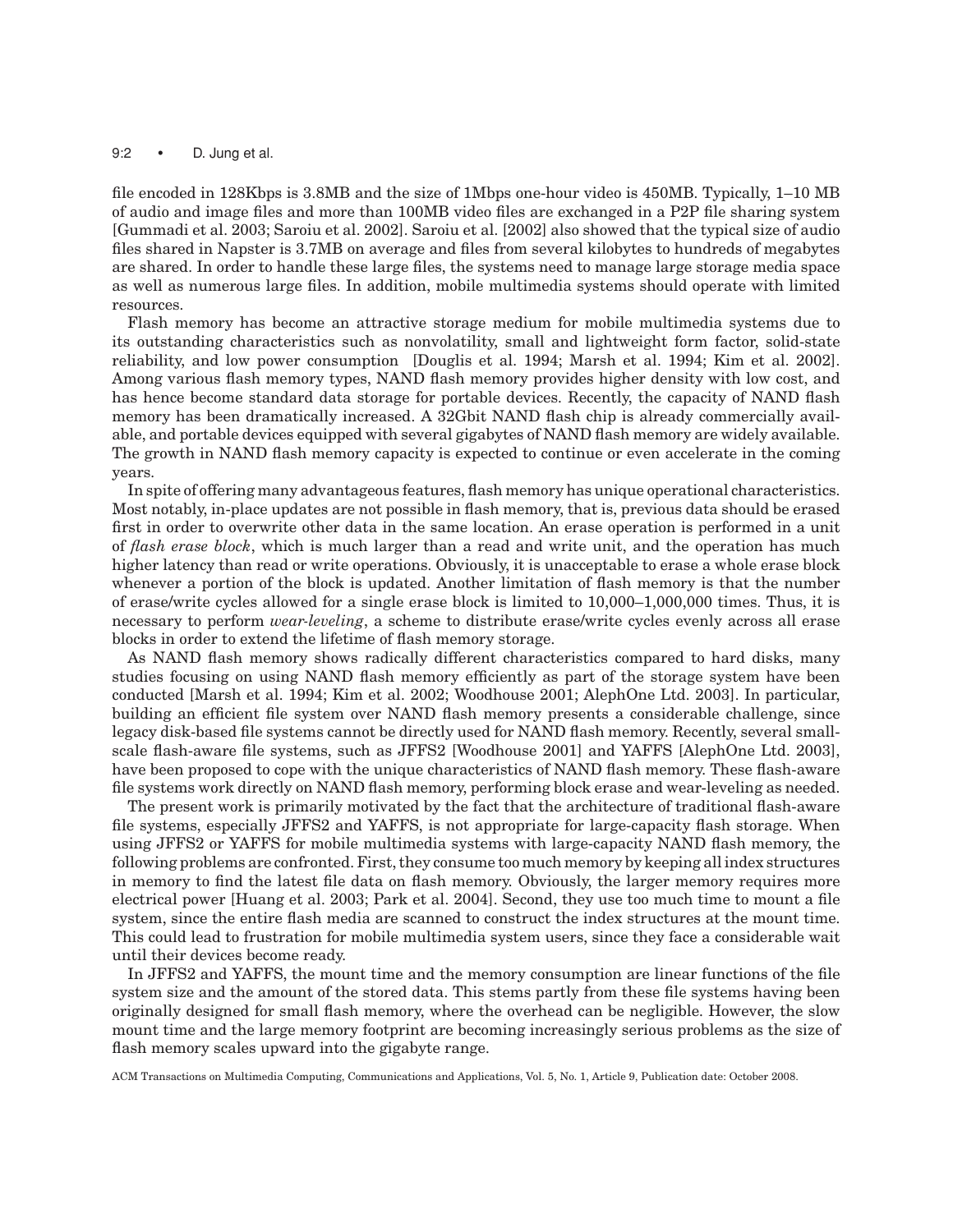Another popular approach used for flash memory-based storage is employing a software layer called FTL (Flash Translation Layer) [Marsh et al. 1994; Kim et al. 2002; Kang et al. 2006] that emulates common block I/O interfaces. Owing to this layer, most systems can use legacy disk-based file systems to flash memory-based storages without any kernel or file system modifications. While this layered approach makes it easy to deploy flash memory-based storage devices, FTL can make bad decisions when managing flash memory, because liveness information is not available within storage systems [Sivathanu and Bairavasundaram 2004]. As a result, the performance of flash memory-based storage using FTL is degraded [Lim and Park 2006].

In this paper, we present ScaleFFS, a scalable flash file system for large-capacity NAND flash memory, to address the aforementioned problems of conventional flash-aware file systems. ScaleFFS is designed to support flash memory capacity of more than tens of gigabytes, while requiring only a small fixed amount of memory space. ScaleFFS does not keep its index structures permanently in memory and does not scan the entire flash media to build index structures or directory trees. In addition, ScaleFFS fully utilizes the kernel's cache mechanism for fast file system operation and flexible memory management.

The remainder of this paper is organized as follows. We provide background and discuss related work in Section 2. In Section 3, we present the design and implementation of ScaleFFS. We describe detailed file system operations of ScaleFFS in Section 4. Section 5 presents our experimental results, and we conclude in Section 6.

# 2. BACKGROUND AND RELATED WORK

# 2.1 The Organization of NAND Flash Memory

A NAND flash memory chip consists of a fixed number of erase blocks. The first generation of NAND flash memory has 32 pages per erase block. Each page comprises 512bytes of data area and 16bytes of spare area. The spare area is usually used to store management information and error correcting code (ECC). As flash memory technology has improved, a new generation of NAND flash memory, called large block NAND, has been introduced to provide higher capacity. In large block NAND, an erase block consists of 64 pages. The page size is also increased by 4 times; each page contains 2KB of data area plus 64bytes of spare area. Note that, in NAND flash memory, read and write operations are performed on a page basis, while an erase operation is done on a much larger erase block basis.

#### 2.2 JFFS2 (Journaling Flash File System, Version 2)

JFFS2 is a log-structured file system designed for use with flash memory in embedded systems [Woodhouse 2001]. JFFS2 was originally designed and optimized for small NOR flash, and the support for NAND flash was added later.

JFFS2 uses a variable-sized unit called a *node* to store file system metadata and data. The maximum node size is restricted to half the size of a flash erase block, and each flash block can contain one or more nodes. In JFFS2, there are three types of nodes, and each node has its own header. First, a JFFS2 NOTETYPE INODE node contains all the inode metadata, as well as a range of file data belonging to the inode. File data may be compressed using a compression algorithm that can be plugged into the JFFS2 code. Currently, JFFS2 supports three compression algorithms, ZLIB, RTIME, and RU-BIN. Typically, a single file consists of a number of JFFS2 NODETYPE INODE nodes. Another node type is JFFS2 NODETYPE DIRENT, which is used to represent a directory entry. A JFFS2 NODETYPE DIRENT node contains the inode number of the directory, the name of the directory or the file, the inode number of its parent directory, etc. This information is used to construct the directory tree of JFFS2. The final node type is JFFS2 NODETYPE CLEANMARKER. When an erase block is successfully erased, this node is written to that block so that JFFS2 can safely use the block as free space.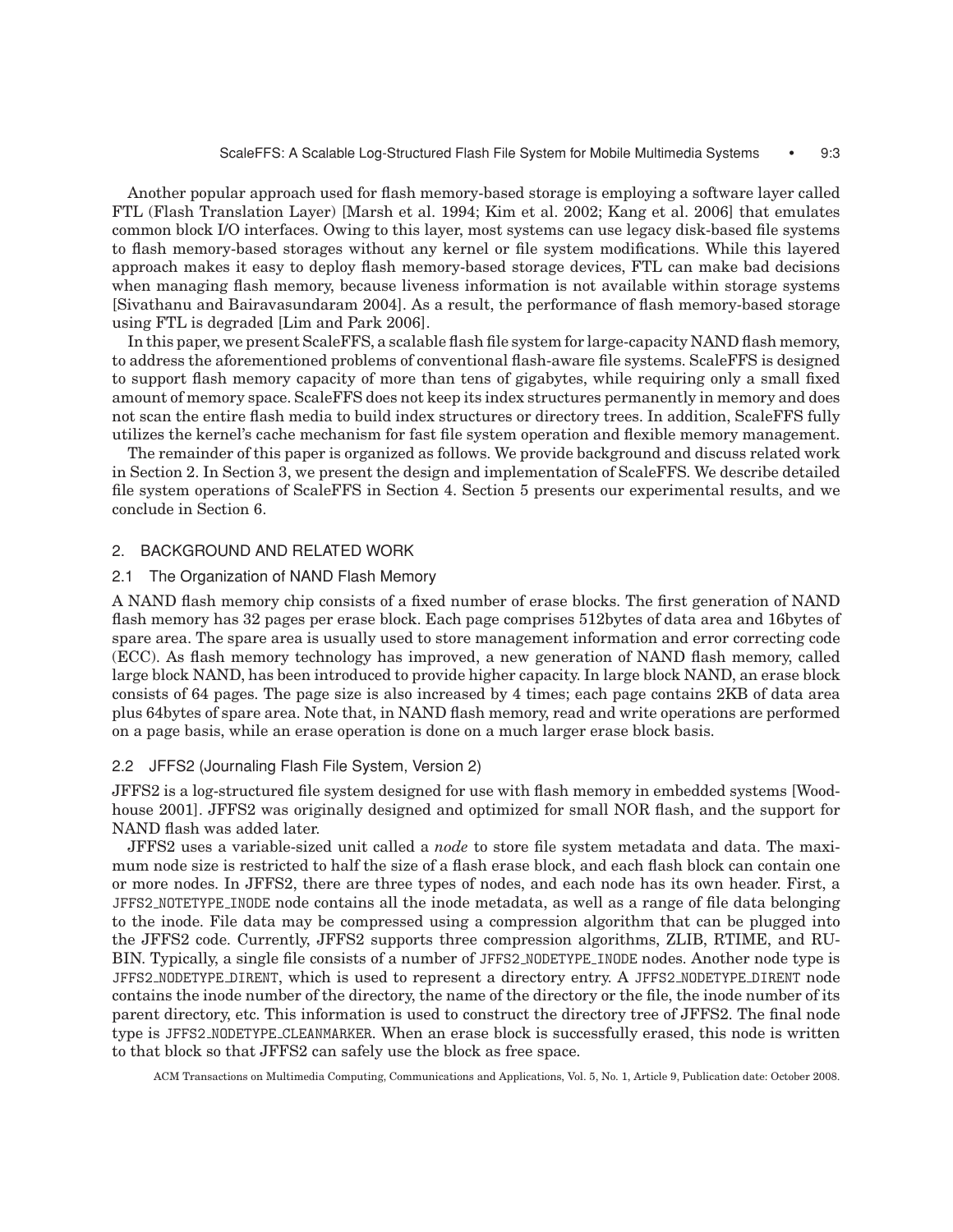#### 9:4 • D. Jung et al.

JFFS2 maintains several lists to manage the status of each erase block: clean list, dirty list, and free list. Clean list contains only the blocks that are full of valid nodes, and blocks on the dirty list have at least one obsolete node. If JFFS2 erases a block, the block is added to the free\_list.

Since JFFS2 does not have a fixed index structure to locate nodes in flash memory, JFFS2 keeps the pertinent and minimal information in memory for each node. JFFS2 maintains a data structure that consists of the physical address on flash memory, the length of a node, and pointers to the next structure related to the same file so as to be able to retrieve further information later. JFFS2 also retains some hints in memory to traverse the full directory tree, because a directory entry does not have any pointers to child entries.

These in-memory data structures consume considerable memory space, especially when the file system size grows. The memory footprint of JFFS2 is usually proportional to the number of nodes, and is also increased as the size of the file system contents becomes larger. For instance, JFFS2 requires more than 4MB of memory space to construct these data structures for 128MB data if each node size is 512bytes.

On the other hand, these in-memory data structures cannot be built cost-free. They are constructed at mount time by scanning the entire flash memory media. This procedure takes from several seconds to tens of seconds, depending on the number of nodes in the file system. In addition, there exists runtime overhead, because the full information on a file or a directory such as the offset within the file, the latest file attributes, and the file name list of the directory is retrieved by reading every node header from flash memory that belongs to the file or the directory upon the first access to them. This further exacerbates the problem.

#### 2.3 YAFFS (Yet Another Flash File System)

YAFFS is another variant of a log-structured file system designed for NAND flash memory [AlephOne Ltd. 2003]. The structure of YAFFS is similar to that of the original version of JFFS. The main difference is that node header information is moved to NAND's spare area and the size of a data unit, called a *chunk*, is the same as the page size in NAND flash memory to efficiently utilize NAND flash memory.

Similar to JFFS2, YAFFS keeps data structures in memory for each chunk to identify the location of the chunk on flash memory. YAFFS also maintains the full directory structures in memory, since a chunk representing a directory entry has no information about its children. In order to build these in-memory data structures, YAFFS scans all spare areas across the whole NAND flash memory. Therefore, YAFFS inherits the same problems as JFFS2. Moreover, YAFFS is not scalable, because various internal data structures are compacted to support only up to 1GB of flash memory, 512MB per file, and total 256,000 files. In practice, YAFFS can directly cover only 32MB of flash memory due to its 16-bit index structure and it requires an additional lookup operation be used with larger size flash memory.

# 2.4 LFS (Log-Structured File System)

As presented in the previous subsections, the basic structures of JFFS2 and YAFFS are based on a log-structured file system (LFS). LFS was originally proposed as a disk-based file system in order to efficiently utilize a disk's raw write bandwidth and to provide fast crash recovery [Rosenblum and Ousterhout 1992; Seltzer et al. 1993]. When LFS was first introduced, other Unix file systems showed poor write performance due to disk seek operations, and they relied on fsck, which needed to scan the entire disk to recover file system consistency.

The basic concept of LFS is to improve the file system performance by storing all file system data in a sequential structure called a *log*. LFS buffers all writing operations in memory and flushes them to a log sequentially at once if its buffers are full or a sync operation is requested by a kernel. Figure 1 shows how data and index structures are stored in LFS. LFS increases the write performance by eliminating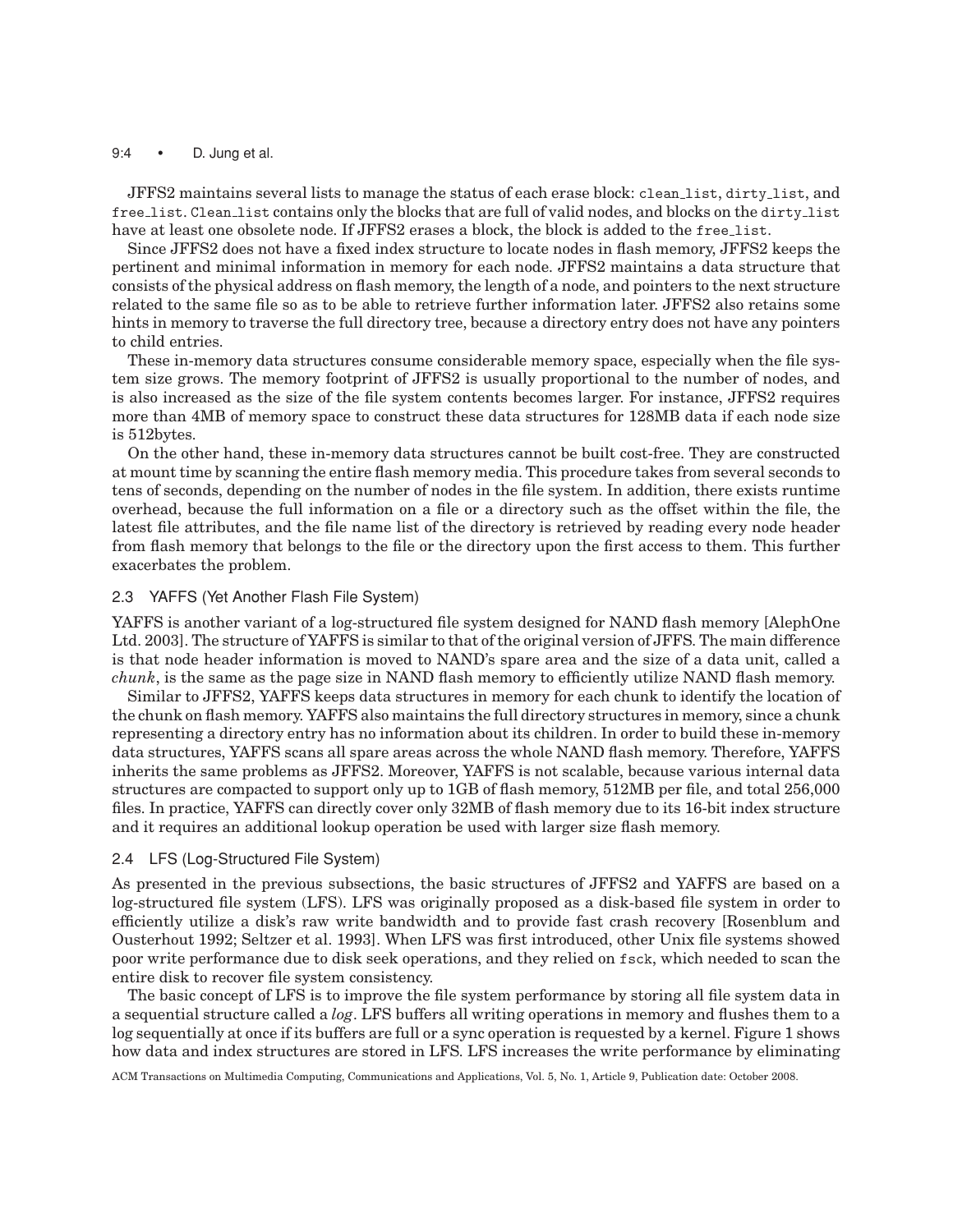

Fig. 1. Log structure of LFS.

almost all disk seeks. The log structure also allows crash recovery that is as fast as that of other logging schemes.

Data structures used in LFS, such as *inode*, *indirect block*, and *directory block*, are similar to those in the Berkeley Unix fast file system [McKusick et al. 1984] or Linux ext2/ext3 file system [Card et al. 1994]. A data block stores file contents, and a directory block has a list of subdirectories and/or file names with their corresponding inode numbers. An inode has file metadata such as file permission, owner, size, etc., and points to data blocks associated with a file. Indirect blocks are used to locate all data blocks for large files. For a given file, every data block can be located by the inode and, if necessary, by indirect blocks. Since an inode block itself is floating in the log, as shown in Figure 1, LFS uses a data structure called an *inode map* to maintain the current locations of all inodes. The inode map occupies 0.2% of live data and is usually cached in memory during file system operations.

One of the most important design issues in LFS is how to maintain large free extents for writing new logs. LFS divides the disk into large fixed-extents called *segments*. The log is written to a segment sequentially from the segment's beginning to its end. Once the log fills the current segment, the log continues at another segment. In LFS, segments are logically threaded, that is, any segment may be chosen to be the next segment provided that it contains no live data. The segment size is either 512KB or 1MB.

LFS also performs segment cleaning to generate free segments. In a segment, there could be live data, as well as obsolete data caused by file deletion or modification. During segment cleaning, LFS first reads one or more segments to be reclaimed and identifies live data by examining segment summary blocks. A segment summary block is a data block containing a file inode number and offset for each block stored in a segment. LFS then copies live data to other free segments and mark old segments as clean. This cleaning procedure is repeated until a number of clean segments (typically 50–100 segments) are produced. For better cleaning efficiency, LFS summarizes segment usage information in the segment usage table and refers to it to choose victim segments.

In order to make file system start and recovery faster, LFS stores the information necessary for the file system mount in a fixed, known location called the *checkpoint region*. During the checkpoint operation, LFS flushes all modified data to the log, and writes the locations of all the inode map blocks, the segment usage table blocks, and a pointer to the last written segment into the checkpoint region. The checkpoint operation is triggered periodically by LFS.

Even though LFS provides scalable performance on disks, it cannot be directly used on flash memory, because it is designed only for disks. In particular, LFS violates one of the flash memory characteristics; it overwrites several areas such as super blocks and checkpoint area. In addition, LFS is not aware of flash memory and it does not actually erase its segments while it performs the segment cleaning operation.

Table I compares the characteristics of LFS, JFFS2, YAFFS, and ScaleFFS.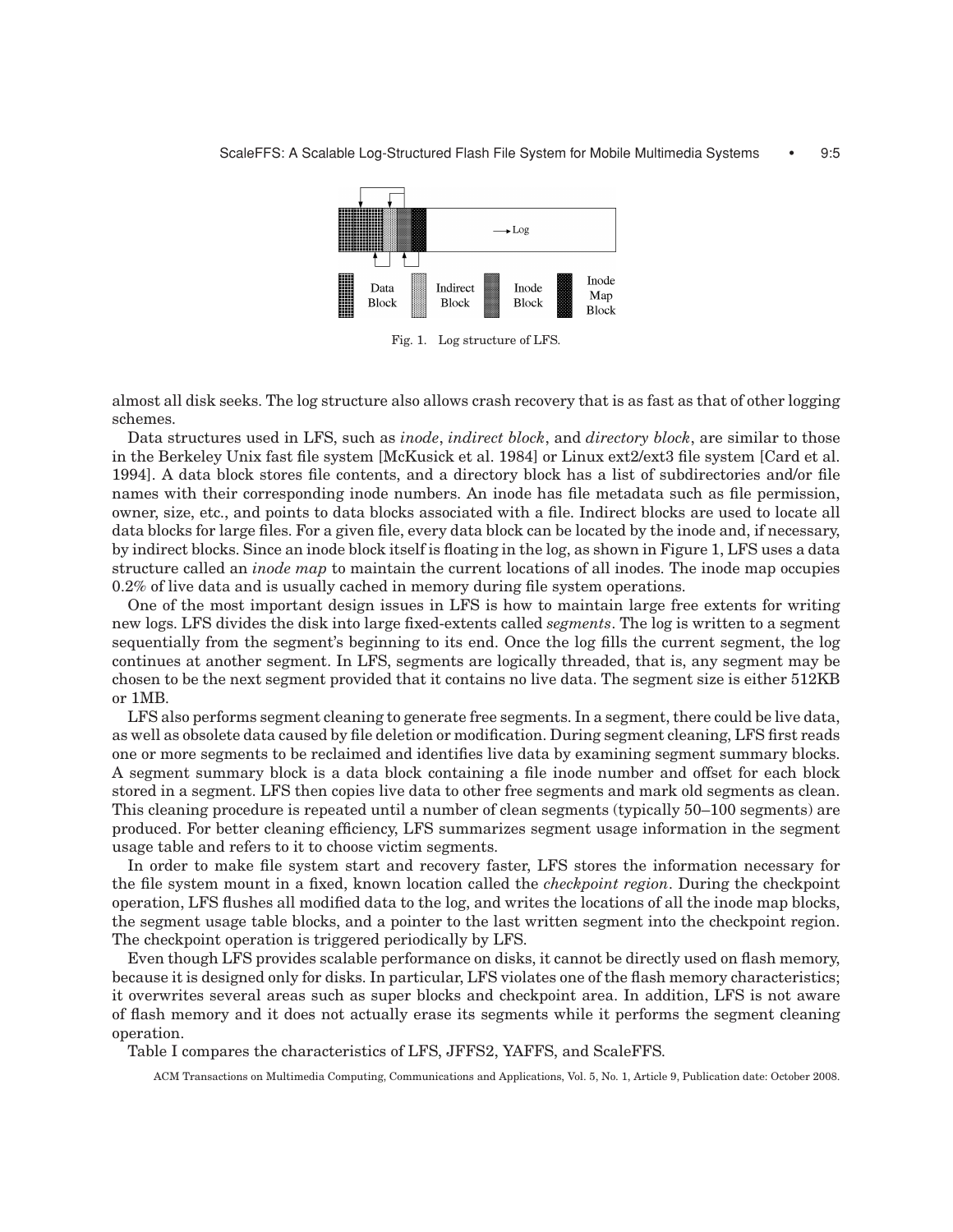# 9:6 • D. Jung et al.

| File System   | LFS       | JFFS2       | <b>YAFFS</b> | <b>ScaleFFS</b> |
|---------------|-----------|-------------|--------------|-----------------|
| Target        | Hard disk | <b>NOR</b>  | <b>NAND</b>  | <b>NAND</b>     |
| storage media |           | (NAND)      |              |                 |
| Target        | < 0.5 GB  | $<$ 64MB    | $64MB$       | >32MB           |
| storage size  |           | (max 4GB)   | (max 1GB)    |                 |
| Index         | Inode     | Linked list | Tree         | Inode           |
| structure     | (in disk) | (in memory) | (in memory)  | (in flash)      |
| Memory        | Small     | Large       | Large        | Small           |
| footprint     |           |             |              |                 |
| Mount time    | Fast      | Slow        | Slow         | Fast            |
|               |           |             |              |                 |

Table I. Comparisons among LFS, JFFS2, YAFFS, and ScaleFFS

# 3. DESIGN AND IMPLEMENTATION OF SCALEFFS

In this section, we present the basic design of ScaleFFS, a new scalable flash file system proposed for mobile multimedia systems with large-capacity NAND flash memory. ScaleFFS has two advantages over other flash file systems such as JFFS2 and YAFFS: (i) the memory space required by ScaleFFS is small and independent of the file system size, and (ii) the mount time in ScaleFFS is short and constant.

# 3.1 Design Goals

As presented in Section 2, traditional flash-aware file systems, especially JFFS2 and YAFFS, suffer from excessive memory consumption and long mount time. Memory consumption is one of the most important issues in designing mobile multimedia systems, because the amount of memory is directly related to the cost and the battery lifetime. The mount time can also significantly increase the system start-up time. Making this even more critical, both the memory consumption and the mount time are proportional to the storage capacity. ScaleFFS is proposed here to solve these problems, the main design goals of which are as follows.

- —*Support for large-capacity NAND flash memory*. ScaleFFS can support more than tens of gigabytes of storage capacity composed of NAND flash memory. Individual files can be as large as several gigabytes.
- —*Small memory footprint*. ScaleFFS does not keep file system information in memory permanently. Most metadata, such as directory entries and index structures, are easily locatable on flash media so that the file system can retrieve them on demand at runtime.
- —*Fast mount*. Scanning the entire flash memory is not practical for large-capacity storage media. Even if the file system crashes, it can be recovered quickly to minimize the start up time.
- —*Comparable performance*. ScaleFFS provides I/O throughput comparable to that of other flash file systems. The I/O performance should not be sacrificed even if the index structures are fetched from flash memory on demand. Thus, for ScaleFFS the overhead associated with reading or writing the index structures should be reduced.

# 3.2 ScaleFFS Basic Design

ScaleFFS is a log-structured file system whose metadata and directory structure are more similar to LFS [Rosenblum and Ousterhout 1992] than to JFFS2 or YAFFS. The structure of LFS is not only scalable to large storage capacity, but also suitable for flash memory. The entire indexes and directory structures of LFS do not have to be read into memory at mount time. In LFS, most information can be easily accessed from storage media on demand. In addition, the log structured architecture avoids in-place updates and facilitates a fast recovery operation. Therefore, the structure of LFS is a perfect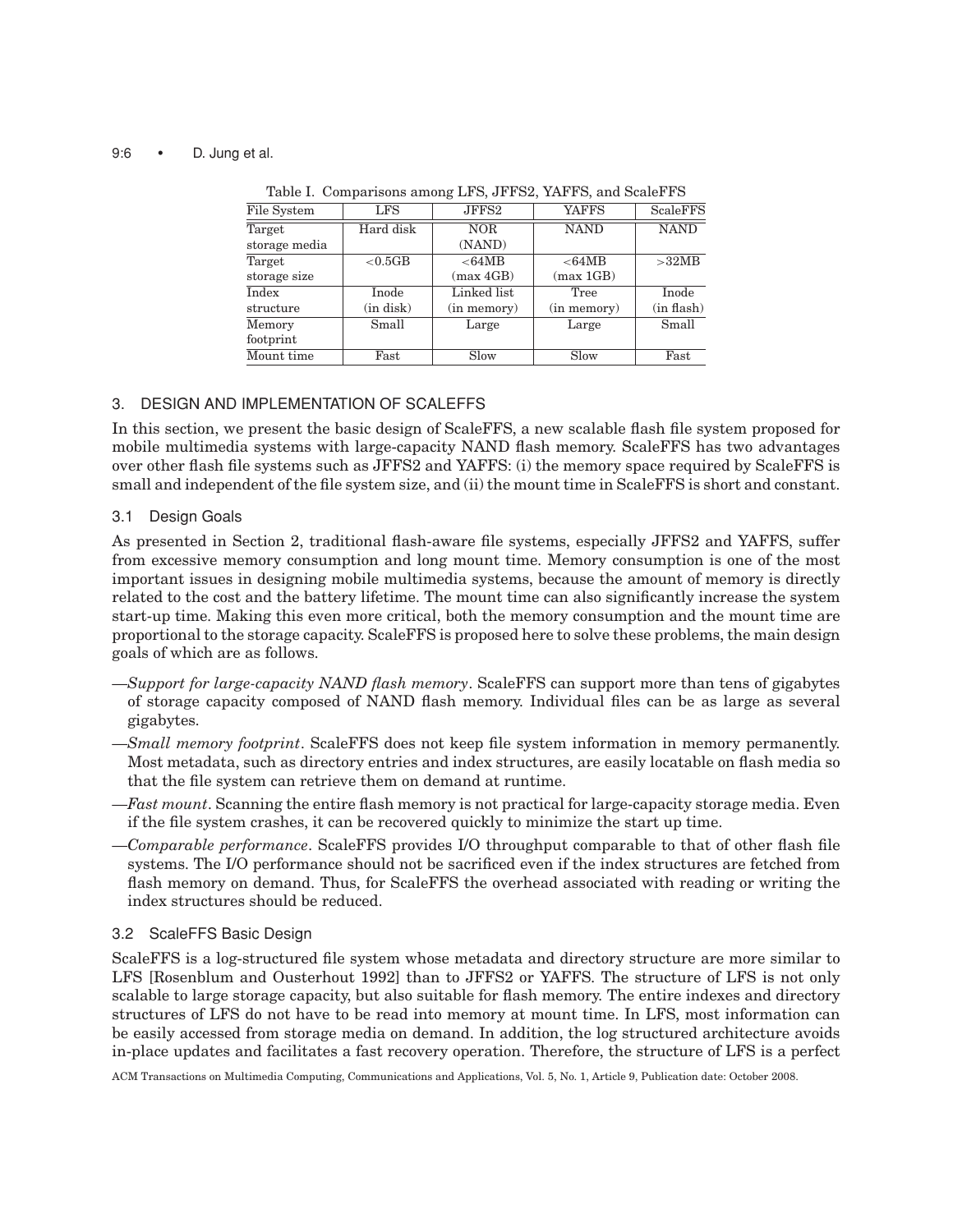| Table II. EXU a Illioilliation Stored III Spare Area |                |  |  |  |  |
|------------------------------------------------------|----------------|--|--|--|--|
| Field                                                | Size (bytes)   |  |  |  |  |
| Next Log Block (First page only (cf. Sec. 4.3))      |                |  |  |  |  |
| <b>Bad Block Indicator</b>                           | $\overline{2}$ |  |  |  |  |
| Block Type                                           |                |  |  |  |  |
| Inode Number                                         | 4              |  |  |  |  |
| Offset with its file                                 | 4              |  |  |  |  |
| ECC                                                  | 12             |  |  |  |  |
| Last Modified Time                                   | 4              |  |  |  |  |
| Reserved                                             |                |  |  |  |  |
| Total                                                | 32             |  |  |  |  |

Table II. Extra Information Stored in Spare Area

choice for achieving our design goals, and in this regard many philosophies and mechanisms from LFS were borrowed in designing ScaleFFS.

Although both JFFS2 and YAFFS also employ a log structure, they are not scalable, because they only adopt a sequential logging scheme, which writes data in a sequential manner, from LFS. They do not use inode-like or any other index structures that are easily locatable and accessible at runtime. Consequently, they need to scan the entire flash media to construct the index structures and to keep them in memory. This causes scalability problems such as slow mount time and large memory footprint.

While our basic design borrows many aspects from LFS, there are numerous differences between ScaleFFS and LFS, particularly between hard disks and flash memories. In the following, we highlight some of the unique features in ScaleFFS. First, the buffering scheme of ScaleFFS is different from that of LFS. LFS buffers all the modified data until its buffers are full or a checkpoint operation is initiated to maximize write throughput by eliminating disk seeks. In contrast, ScaleFFS attempts to write a block to flash memory immediately if the block is completely filled with new data. This is because, in flash memory, bulk writing provides little performance gain, but rather increases the latency of flushing.

Second, ScaleFFS utilizes spare areas of NAND flash memory to store extra information whenever it updates a block. For crash recovery and garbage collection, the block type, inode number of the file containing that block, the offset within the file, and the last modified time are stored in the spare area. Spare area also has an error-correcting code (ECC) for error correction.<sup>1</sup> Currently, ScaleFFS combines two 512-byte sectors as a single block (1KB), and uses associated 32 bytes of spare area to store these extra data. Table II summarizes the extra information stored in spare area. On the other hand, LFS is not aware of spare area and cannot utilize it, as it is designed only for hard disks.

Third, the segment size of ScaleFFS is different from that of LFS. In ScaleFFS, utilizing large size for a segment is useless, because there is little performance benefit from sequential bulk write operations. The segment size of ScaleFFS is the same as the flash memory erase block size while LFS uses much larger sizes.

Finally, the checkpoint region of ScaleFFS is designed to lengthen the lifetime of flash memory. LFS writes checkpoint data in a fixed position. This can lead to early wear-out of the checkpoint region in flash memory. In order to prevent wear-out of the checkpoint region, ScaleFFS allocates larger space for the checkpoint and uses smaller checkpoint data by employing *indirect inode map* blocks. In ScaleFFS, a checkpoint region is located at the end of the flash memory space, as shown in Figure 2. We present details of the checkpoint region in the next section.

 $1$ In this paper 1-bit ECC, which requires 3-byte codes for 512 byte data, is used. Currently, manufacturers recommend a 1-bit ECC for large block NAND flash [Samsung Electronics Co., Ltd. 2007, 2006, 2007].

ACM Transactions on Multimedia Computing, Communications and Applications, Vol. 5, No. 1, Article 9, Publication date: October 2008.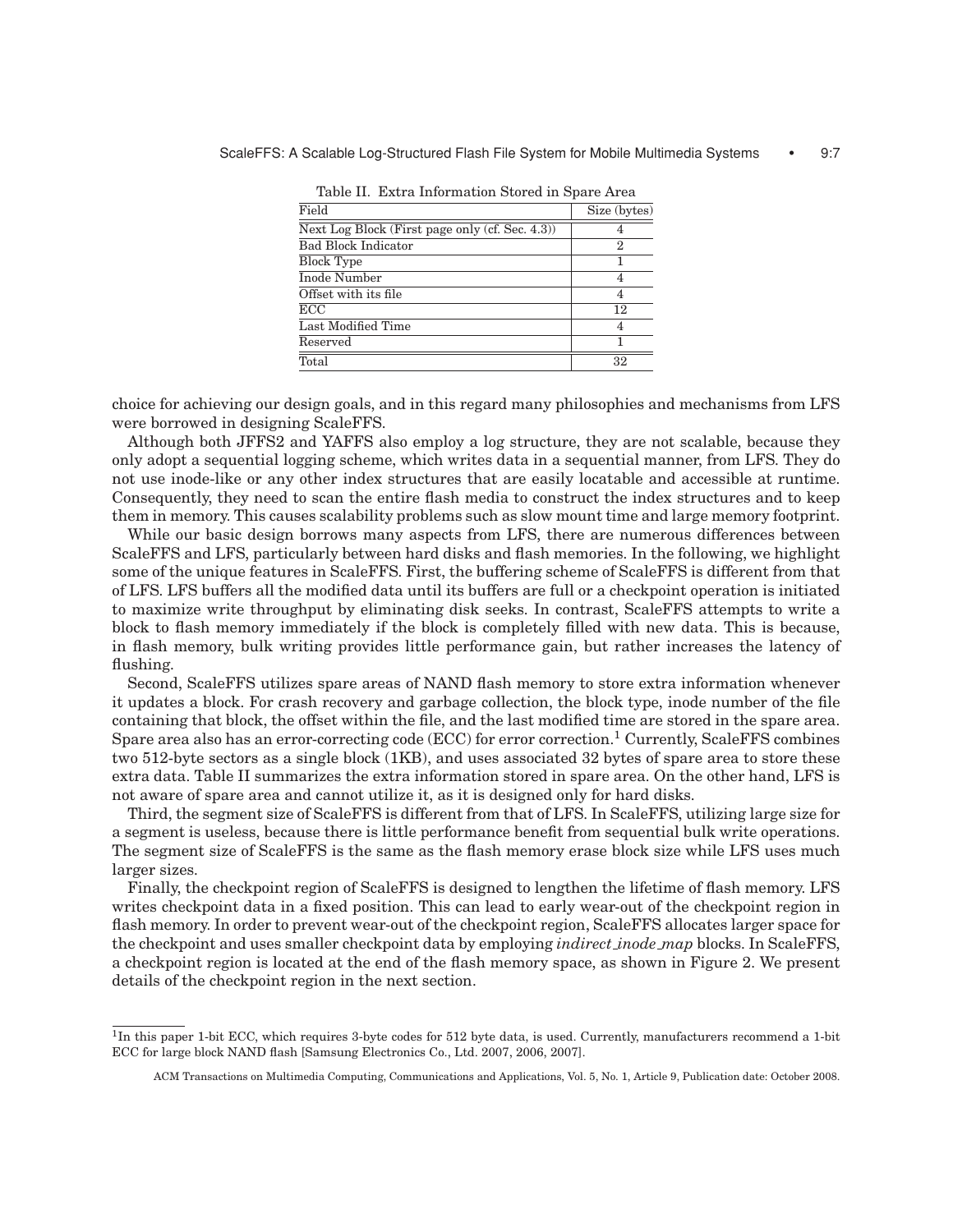| Log Area                       |                                |                            |                         |                         | Checkpoint Area |                         |                         |          |                                |
|--------------------------------|--------------------------------|----------------------------|-------------------------|-------------------------|-----------------|-------------------------|-------------------------|----------|--------------------------------|
|                                |                                |                            |                         |                         |                 |                         |                         |          |                                |
| Flash<br>Erase<br><b>Block</b> | Flash<br>Erase<br><b>Block</b> | <b>Bad</b><br><b>Block</b> | Flash<br>Erase<br>Block | Flash<br>Erase<br>Block |                 | Flash<br>Erase<br>Block | Flash<br>Erase<br>Block | $\cdots$ | Flash<br>Erase<br><b>Block</b> |
|                                |                                |                            |                         |                         |                 |                         |                         |          |                                |

Fig. 2. The overall physical flash layout of ScaleFFS. ScaleFFS manages virtually sequential log space with spare areas. The checkpoint area is positioned at the fixed region, which is the end of the flash memory space.

# 4. DETAILED FILE SYSTEM OPERATIONS

In this section, we present detailed file system operations of ScaleFFS. Although the basic design of ScaleFFS originates from LFS, ScaleFFS is modified and optimized for NAND flash memory, owing to the unique characteristics of this type of flash memory.

#### 4.1 Read and Write

To read a file, ScaleFFS first identifies the inode number of the file from directory entries. ScaleFFS then locates the inode block of the file by searching the inode map with the inode number. After locating the inode block, the file system reads the requested block. If the inode and indirect blocks are cached in memory, this process can be accelerated.

When ScaleFFS writes a file, it updates the modified block in a sequential fashion, in the same manner as LFS. ScaleFFS first writes data blocks of the file, and then writes the inode and/or indirect blocks if necessary. Inode map blocks are written during the checkpoint operation.

As described in the previous section, ScaleFFS will immediately flush modified data. ScaleFFS allocates a data buffer that can store a single data block (currently 1KB) and several metadata block buffers in memory. If the data buffer is full, ScaleFFS immediately writes the data in the buffer to flash memory.

After flushing data blocks, ScaleFFS updates the inode and indirect blocks. This is done only in the metadata buffers, since metadata are more likely to be updated again than are data blocks. When a kernel or user makes a request to sync file system data, ScaleFFS writes all modified metadata blocks. This approach can dramatically reduce the overhead caused by metadata updates.

Whenever ScaleFFS writes a block, the extra information described in Table II is simultaneously recorded in the spare area. The information is used during mount time to recover the file system from crashes and during garbage collection to reclaim obsolete blocks.

#### 4.2 Directory Operations

Whenever directory operations such as creation, deletion, and rename take place in ScaleFFS, the corresponding directory block is updated. Since directory updates are less frequent than data updates in a mobile multimedia file system, directory updates are directly applied to flash memory. This makes it easier to recover directory structures in the case of power-off failure than caching and flushing the updates at a later time.

The aforementioned strategy is still not sufficient to make the file system consistent for several directory operations such as creation, deletion, and rename after power-off failure. These operations accompany multiple blocks to be updated. For instance, a file creation requires that both directory and inode blocks be updated, and a rename operation writes directory blocks with renamed entries followed by updating of directory blocks where the original entry was removed. In order to detect incomplete directory operations after power-off failure, each directory block contains directory update information.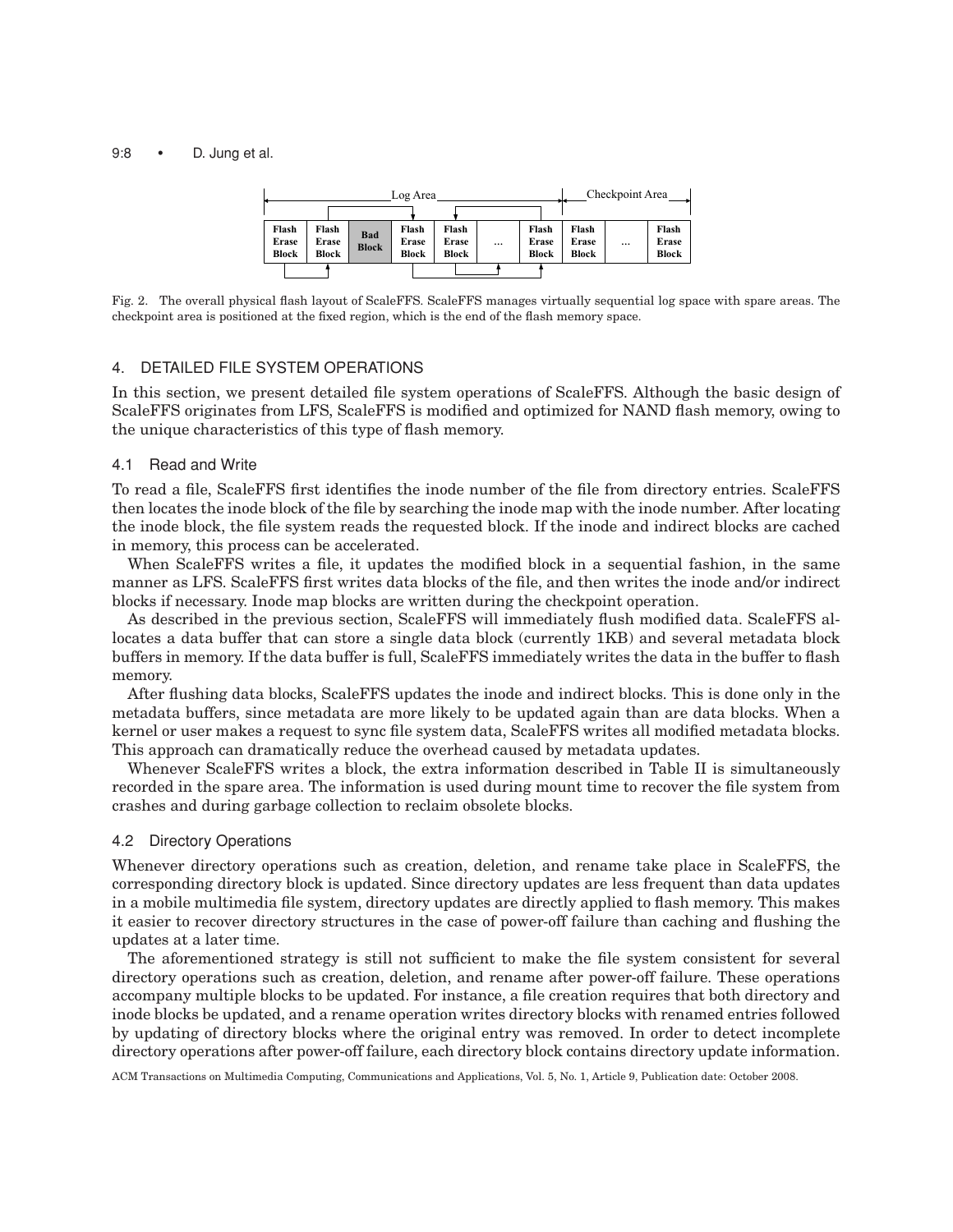This information includes the inode number of an updated file or a directory, and the type of update operation.

# 4.3 Free Log Management

Unlike LFS, which attemtps to secure large extents of free space to fully utilize disk bandwidth, ScaleFFS only maintains the log space in a virtually sequential order. The virtually sequential log is a log that can be accessed sequentially regardless of the physical order of the space. In ScaleFFS, each flash erase block is logically threaded similar to a linked list structure, as shown in Figure 2. This eases free space reclamation, since the flash erase block is the unit of erase operation. Note that the size of the flash erase block (128KB for large block NAND) is much smaller than that of the extent used in LFS, which is usually larger than 512KB.

ScaleFFS uses spare areas to manage free log space. ScaleFFS allocates a pointer to the next flash erase block in the spare area of the first page of each block (see Table II). If a free flash erase block is filled with newly written data, ScaleFFS simply follows the pointer and allocates new space in the next erase block. Initially, every flash erase block, except for the last one, has a pointer indicating the logically adjacent flash erase block. Once a flash erase block is erased, it is added to the end of the free log space by updating the spare area of the log.

#### 4.4 Checkpoint

A checkpoint ensures that all the file system structures before the checkpoint are consistent and complete. ScaleFFS performs the checkpoint operation occasionally to keep the file system consistent. In ScaleFFS, the checkpoint operation involves two steps. First, it writes all modified data to the log, including the internal buffers, indirect blocks, inodes, and inode map blocks. Second, it writes the checkpoint information in the checkpoint region in a round-robin manner.

File system operations after the last checkpoint would be incomplete and inconsistent. For example, inode map blocks and indirect inode map blocks are not complete if the checkpoint is not triggered. These data must be scanned and handled during mounting of the file system. This can lengthen the mount time, and the time is dependent on the size of the log written after the last checkpoint.

In order to reduce the recovery time, ScaleFFS makes a checkpoint at every 4MB data written and at the unmount time. Since scanning the spare area of 4MB flash space takes about 221ms, ScaleFFS can bound the mount time even in the event of a file system crash.

Repeated checkpoint operations may wear out the flash erase blocks in the checkpoint region rapidly, thus eventually reducing the file system lifetime. Suppose that a user copies 1GB of multimedia files such as movie files or MP3 files everyday, and flash memory has a limit of 100,000 erase cycles. The checkpoint region is then overwritten 256 times a day, and the flash erase block containing the checkpoint data will be worn out in 391 days.

In order to lengthen the lifetime of the checkpoint region, we apply two simple approaches: allocating a larger flash memory space to the checkpoint region and compacting the amount of checkpoint data. In the current implementation, ScaleFFS uses 512KB for the checkpoint region and the size of checkpoint data is 1KB. Even if 4GB of data is written to the file system per day, the estimated lifetime of the checkpoint region will be 137 years according to Equation (1).

Lifetime = 
$$
\frac{\text{Erase limit} \times \text{Total checkpoint region size}}{\text{Checkpoint size per day}}
$$

\n=  $\frac{100,000 \times 512 \text{KB}}{4 \text{ (GB/day)} / 4 \text{MB} \times 1 \text{KB}}$ 

\n=  $50,000 \text{days} \approx 137 \text{years.}$ 

\n(1)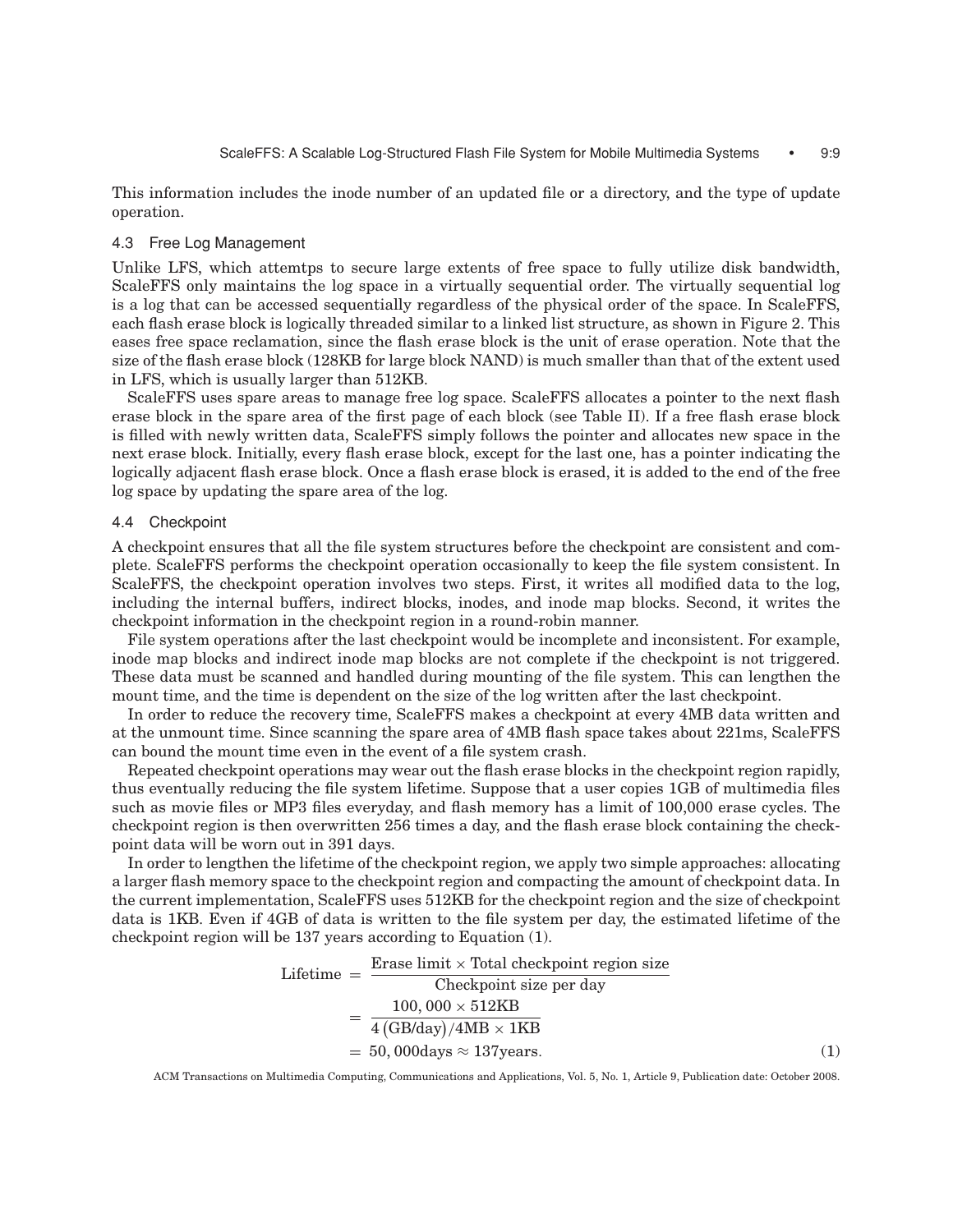#### 9:10 • D. Jung et al.



Fig. 3. Log structure of ScaleFFS. ScaleFFS writes only modified data blocks at the end of the log, and it flushes metadata during sync operations. *Indirect Inode Map Blocks* point to *Inode Map Blocks*.

Although the lifetime of flash storage varies depending on the behavior of the user, we can see that this configuration provides sufficient lifetime for a mobile system.

One problem with the checkpoint is that the size of checkpoint data to record all the locations of inode map blocks can exceed 1KB, if the number of files increases. In order to allow all checkpoint data to be able to fit into 1KB, ScaleFFS introduces an indirect inode map, as shown in Figure 3. The indirect inode map holds all the addresses of inode map blocks and ScaleFFS stores only the locations of the indirect inode map blocks in the checkpoint region. Therefore, using the indirect inode map blocks, we can find the location of an inode map block, and the inode map block in turn has the information to locate a specific inode. This additional indirection enables ScaleFFS to support several millions of files without increasing the size of checkpoint data. For example, if 128 indirect inode map blocks are used, ScaleFFS can store more than eight million files.<sup>2</sup> This number is large enough for mobile multimedia systems and even for normal desktop computers.

To summarize, the checkpoint region of ScaleFFS consists of the addresses of indirect inode map blocks, the position of the last written block in the log, and the last erase block to identify the end of the log. Table III presents the details of the checkpoint region, and the resulting layout of the log is illustrated in Figure 3.

#### 4.5 Mount and Recovery

During the file system mount, ScaleFFS reads the last version of checkpoint data and uses it to initialize the file system. In order to find the last version of checkpoint data, ScaleFFS finds the last written checkpoint block by scanning the checkpoint region. Scanning the checkpoint region requires a twophase operation. First, ScaleFFS scans the spare area of the first page in each block in the checkpoint region and finds the block with the most recent modified time. ScaleFFS then searches for the last

 $^{2}$ ScaleFFS currently uses 1KB blocks. Each inode map block points to 256 inodes and an indirect inode map block points to 256  $\,$ inode map blocks.

ACM Transactions on Multimedia Computing, Communications and Applications, Vol. 5, No. 1, Article 9, Publication date: October 2008.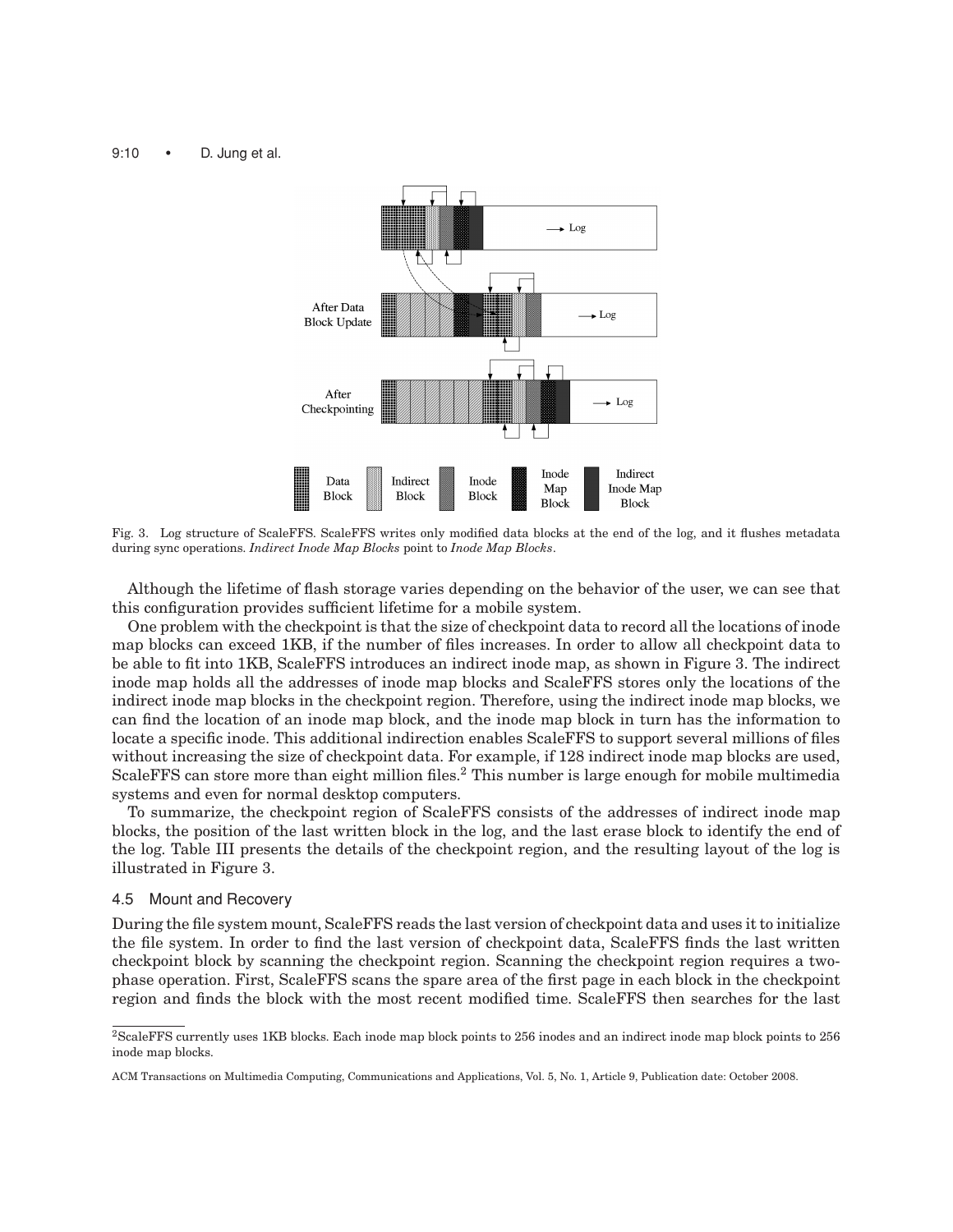| Table III, Dummary of Checkponic Region |             |                                           |  |  |  |  |
|-----------------------------------------|-------------|-------------------------------------------|--|--|--|--|
| Field                                   | Size (byte) | Description                               |  |  |  |  |
| highest_inode                           |             | The highest inode number                  |  |  |  |  |
| nr_used_inodes                          | 4           | The number of used inodes                 |  |  |  |  |
| nr_valid_blocks                         | 4           | The number of live blocks                 |  |  |  |  |
| nr_free_blocks                          | 4           | The number of free blcks                  |  |  |  |  |
| nr_invalid_blocks                       | 4           | The number of dead blocks                 |  |  |  |  |
| nr_bad_blocks                           | 4           | The number of bad blocks                  |  |  |  |  |
| current_log_block                       | 4           | The position of the last written block    |  |  |  |  |
| last_log_block                          | 4           | The position of the block of the free log |  |  |  |  |
| indirect_inode_map_blocks               | 512         | The array of pointers to indirect inode   |  |  |  |  |
|                                         |             | map blocks                                |  |  |  |  |
| time                                    | 4           | Timestamp                                 |  |  |  |  |
| ${\rm reserved}$                        | 476         | Reserved area for future use              |  |  |  |  |
| Total                                   | 1024        |                                           |  |  |  |  |

Table III. Summary of Checkpoint Region

checkpoint data within that block by comparing the last modified time field in each spare area. This two-phase scan provides faster mount time than scanning all spare areas in the checkpoint region.

After reading the last checkpoint data, ScaleFFS reads all the indirect inode map blocks and stores them in its own buffer. While the maximum size of these blocks is 128KB, it is usually less than 16KB if the number of files does not exceed one million. Thus, reading and storing all the indirect inode map blocks rarely affects memory consumption and mount time.

In the event of a file system crash, ScaleFFS automatically detects the crash and runs a recovery procedure at the next mount. At the beginning of the file system mount, ScaleFFS looks up the latest checkpoint data and scans spare areas of the log after the last log position pointed to by the checkpoint data. Since ScaleFFS makes a checkpoint at each unmount, data after the last log position indicate that a file system crash has occurred.

The recovery procedure follows the log after the last checkpoint, and replays or undoes file system operations that are inconsistent or incomplete. For example, if a data block is written, but its inode is not, the block is discarded. On the other hand, if the inode is successfully written, write operations can be completed by recovering the inode map and indirect inode map. The inode map and indirect inode map are easily recovered if the inode is correctly written. For an incomplete directory operation, ScaleFFS makes the file system consistent by undoing the operation.

# 4.6 Garbage Collection

In our current implementation, ScaleFFS employs a round-robin garbage collection policy that is also adopted in the original JFFS and YAFFS. During garbage collection, ScaleFFS scans spare areas in a victim erase block and identifies whether each block is alive or dead by consulting the corresponding inode map and inode. Note that examining the inode map and inode takes little time, because they can be cached in memory, and the total amount of time to reclaim a block that has only invalid pages is 2.4ms when the inode map is cached.

#### 5. EXPERIMENTAL RESULTS

#### 5.1 Evaluation Methodology

We have implemented an initial version of ScaleFFS based on Linux kernel 2.6.15. We evaluated the performance of ScaleFFS on a PC with a Pentium IV processor and 512MB RAM. NAND flash memory was emulated by NANDSIM included in the Linux MTD (Memory Technology Device) package [MTD 1999]. NANDSIM is a virtual NAND flash memory chip that provides flash memory space using RAM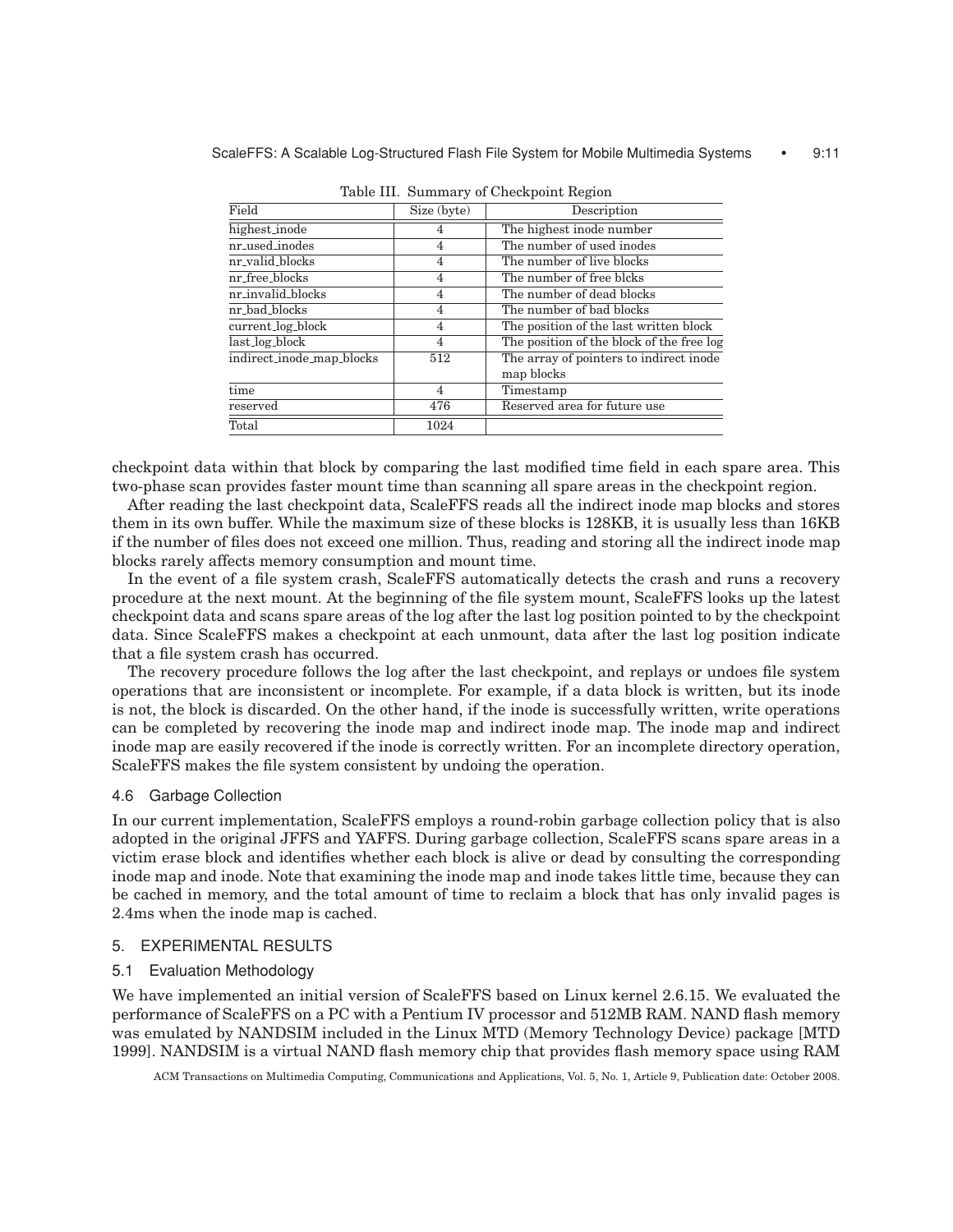Table IV. The Characteristics of NANDSIM



Fig. 4. Distribution of MP3 file sizes.

0 10 20 30

**File size (MB)**

and emulates the latency of flash operations with busy waiting. In our evaluation, NANDSIM is modified to emulate the actual flash memory performance. The characteristics of NANDSIM are summarized in Table IV. During our experiments, we used 256MB flash memory emulated by NANDSIM.

The performance of ScaleFFS is compared with that of JFFS2 without data compression and YAFFS,<sup>3</sup> respectively. We primarily measured the mount time and the file system throughput. First, in order to evaluate the effect of file system size to the mount time, we repeated the mount operation several times changing both the total flash memory size and the amount of data stored in the file system. To fill each file system, 5MB MP3 files are used. Second, we ran a microbenchmark to measure the file system throughput. The microbenchmark evaluates the read and write performance of file systems by accessing MP3 files. It also measures random seek latency within a 100MB movie file. In addition, we analyze the memory consumption of each file system and the metadata overhead of ScaleFFS by counting the number of accessed blocks for each type (data, inode, indirect, etc.).

For microbenchmarks, we collected the characteristics of multimedia files from a user using a MP3 player. The audio files are classified into three genres, pop, classical music, and original sound track (OST). 92.6% of the pop audio clips and 98.3% of the OST audio clips are smaller than 10MB, and the average sizes of the pop and OST MP3 files are 5.2MB and 3.5MB, respectively. The maximum size of classical music files is 55MB, and the average size is 5.9MB. The distribution of file length is illustrated in Figure 4. In the microbenchmark, 25 pop music files, 15 OST music files, and 9 classical music files are selected according to the distribution.

#### 5.2 Mount Time

Figure 5 shows the mount time with respect to the total capacity of NAND flash memory when the file system has no data. We can clearly see that ScaleFFS requires much shorter time to mount a file system and the time is almost constant, only seven milliseconds in our environment. This is because ScaleFFS only scans spare areas in the checkpoint region and indirect inode map blocks. Since the checkpoint

<sup>3</sup>The results for JFFS2 and YAFFS are obtained from actual implementations running on the Linux kernel 2.6.15.

ACM Transactions on Multimedia Computing, Communications and Applications, Vol. 5, No. 1, Article 9, Publication date: October 2008.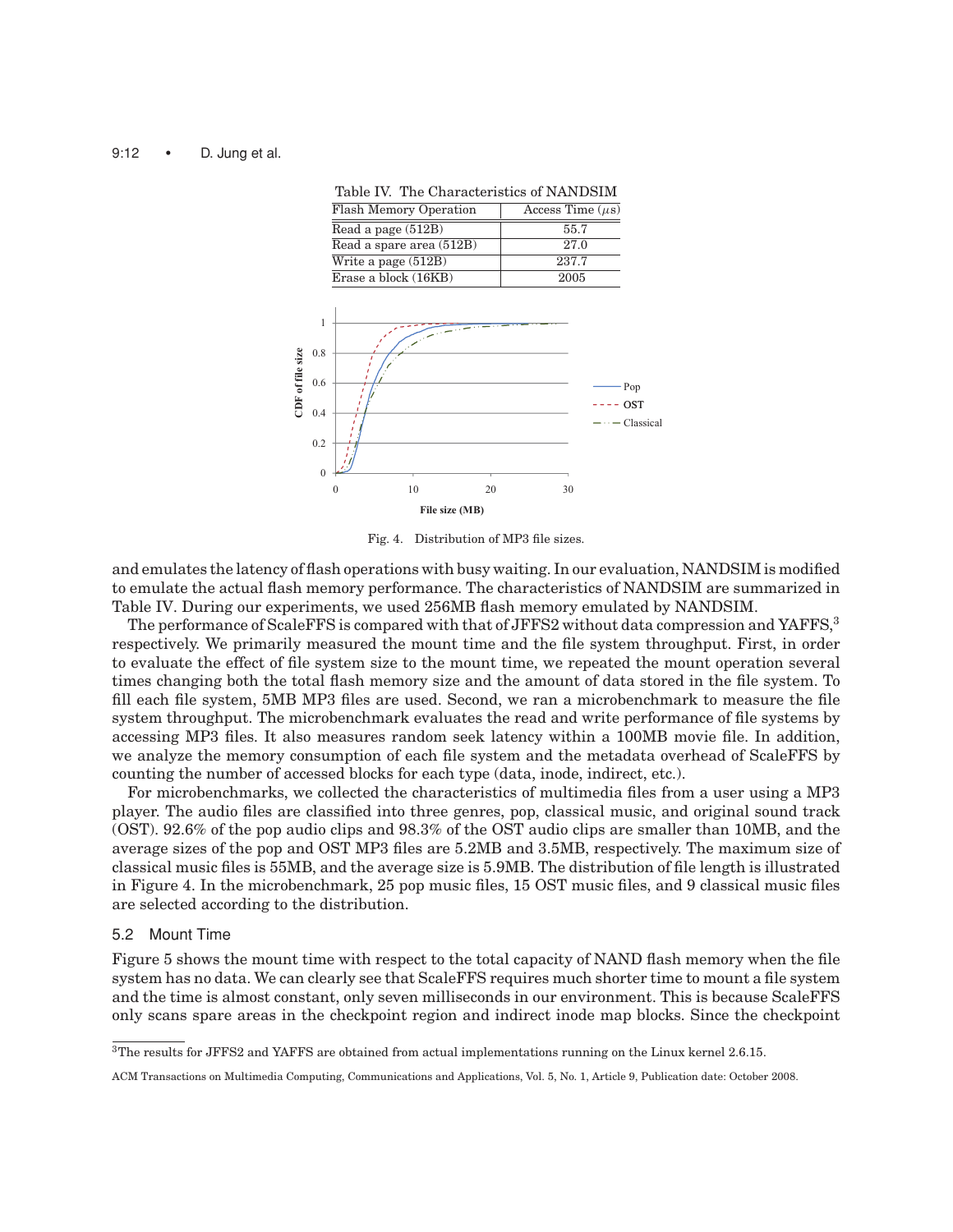

Fig. 5. Mount time with respect to NAND flash memory size.



Fig. 6. The effect of data size on the mount time. (The total file system size is 256MB.)

region consists of a fixed number of flash erase blocks in ScaleFFS, the mount time remains constant regardless of the file system size. In contrast, the time to mount JFFS2 or YAFFS almost linearly increases as the capacity of flash memory grows. Even though no data are stored in the file system, JFFS2 scans the JFFS2 NODETYPE CLEANMARKER node in each flash erase block, and YAFFS examines the first page of each flash erase block to find chunks. Note that the mount time results for file systems using NAND flash memory size larger than 256MB are estimated values based on the number of flash memory access to be scanned during mounting of each file system, because NANDSIM can only emulate NAND flash memory whose size is less than the available system memory size.

Figure 6 illustrates the mount time when the amount of stored data is varied and the total file system size is 256MB. The results present similar patterns, as can be seen in Figure 5. Since ScaleFFS scans a limited number of flash erase blocks, the results are always the same for all conditions. However, JFFS2 and YAFFS again take much longer time, in proportion to the amount of stored data.

The mount time is also affected by the number of files in the file system. Figure 7 shows the mount time according to the number of zero-size files in each file system. The mount time of ScaleFFS remains almost constant while JFFS2 and YAFFS require longer time to start up as the number of files increases. Because one indirect inode map block in ScaleFFS can cover up to 65536 files, ScaleFFS only needs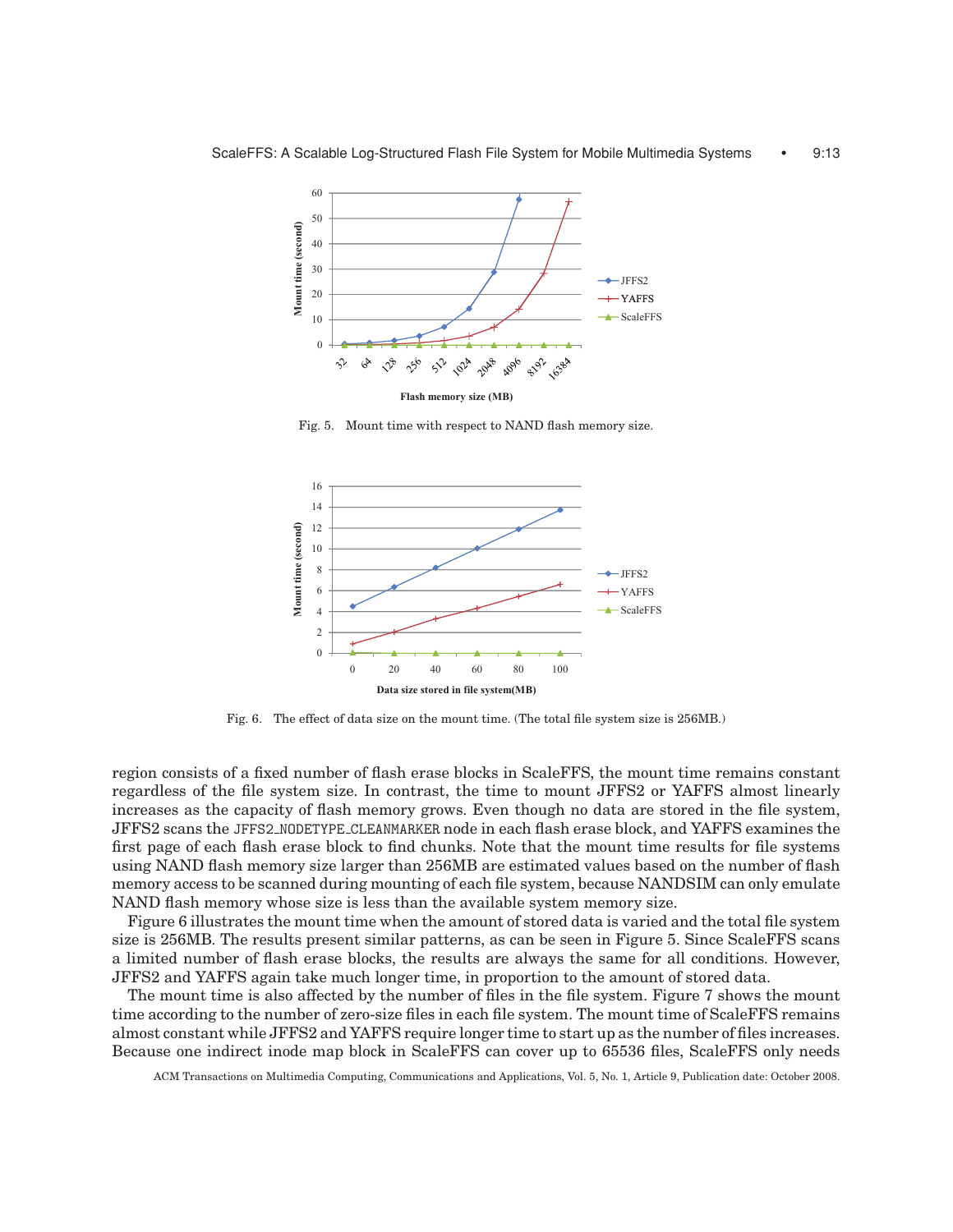# 9:14 • D. Jung et al.



Fig. 7. The effect of the number of files on the mount time. (The total file system size is 256MB.)



Fig. 8. The performance of read and write operations.

to scan two indirect inode map blocks to handle 100,000 files. On the other hand, JFFS2 and YAFFS require time consuming scanning operations to retrieve metadata of all files from flash memory. The latency to mount JFFS2 or YAFFS is a linear function of the number of nodes or chunks in flash memory. Typically, the number of nodes or chunks is directly related to the number of files and directories, the number of flash erase blocks, and file sizes.

From Figures 5, 6, and 7, we can observe that, in terms of the mount time, ScaleFFS is scalable to large-capacity NAND flash memory. Long mount time of up to several tens of seconds makes JFFS2 and YAFFS impractical for portable devices equipped with a few gigabytes of NAND flash memory.

## 5.3 File System Throughput

The microbenchmark results are depicted in Figure 8, where "read" and "write" represent the throughput of read and write operations, respectively. For the write throughput, the microbenchmark measures the latency to write 155MB of MP3 files to each file system that initially has no data. Read throughput is measured by reading all the MP3 files from flash memory.

ScaleFFS, JFFS2, and YAFFS show almost the same write bandwidth. The three file systems utilize more than 93% of the write bandwidth of NANDSIM (2.05MB/sec). The slight difference in the write performance comes from the additional cost of each file system. For example, ScaleFFS reads spare area to get the next free block and flushes metadata block and checkpoint data. In YAFFS, there are read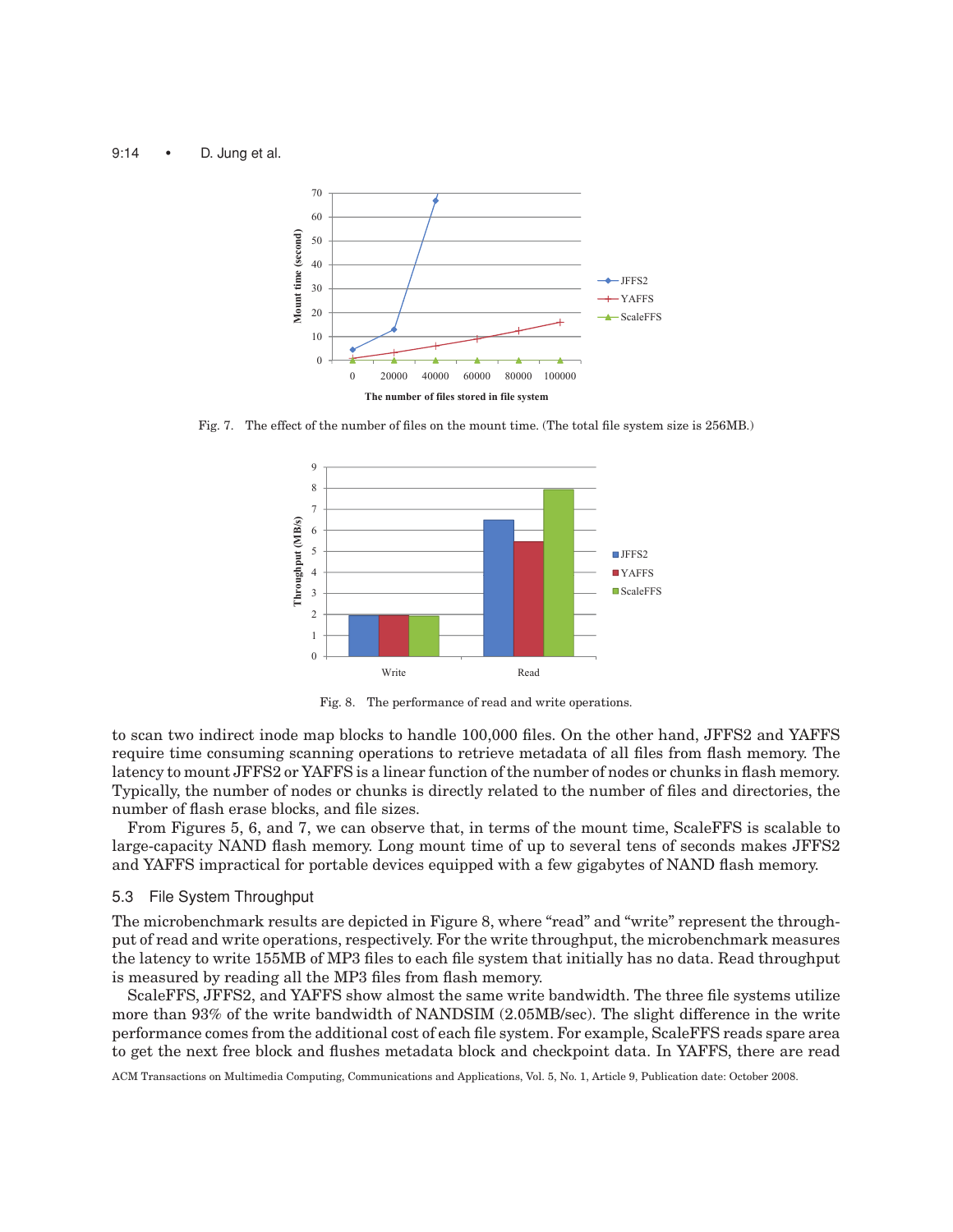

Fig. 9. Random seek latency.

operations to test whether a block is erased or not, because YAFFS does not use a mark that represents a block is erased. During the benchmark, it was measured that ScaleFFS performs 0.6% additional write operations compared to YAFFS for managing inode blocks, indirect blocks, inode map blocks, and checkpoint blocks. In addition, ScaleFFS reads spare area to find the next free block whenever a block is fully filled with newly updated data. In JFFS2, there are no extra operations except for writing node headers. Since data is not aligned to the size of the page due to the node header, JFFS2 performs 2% more write operations than YAFFS. Because writing data is the dominant component of write time, this overhead is tolerable for a large-capacity flash file system.

The read performance, however, varies substantially among the three file systems. ScaleFFS shows about 22% and 45% higher read throughput than JFFS2 and YAFFS, respectively. Once inode and indirect blocks are read into the kernel buffer cache, they are rarely removed from the cache, because they are frequently accessed. Thus, ScaleFFS can utilize the full read bandwidth in transferring file data. According to the results, ScaleFFS provides 7.9MB/s read bandwidth, which is enough to play a movie file that is more than 1Mbps. In JFFS2, however, all node headers of a file first need to be scanned to build detailed index structures in memory from the minimal in-memory data structure before reading the actual file data (cf. Section 2.2). This procedure makes JFFS2 scan the pages containing the headers twice. Moreover, if a node is not aligned to the NAND flash memory page boundary due to its header, there is an additional overhead to read more pages. As a result, JFFS2 can utilize only 74.1% of the read bandwidth of NANDSIM (8.77MB/sec).

YAFFS shows much lower read performance than the others. Since YAFFS maintains 16-bit index information in memory, it can only locate 65,536 pages. If flash memory has more than 65,536 pages, YAFFS groups several pages and uses 16-bit addresses to find a group. YAFFS then scans spare areas within the group to find the exact page. For this reason, the read performance of YAFFS is degraded according to the flash memory size.

Figure 9 compares the random seek performance of ScaleFFS, JFFS2, and YAFFS. The average latency is measured by reading 4KB data blocks at random offsets from a 100MB movie clip. The average latency of JFFS2 is about 3.3% shorter than that of ScaleFFS. This is because ScaleFFS reads index structures (inode and/or indirect blocks) from flash memory on demand, while JFFS2 exploits inmemory structures to find data. However, JFFS2 should build the in-memory structures for a fast seek when it opens a file. This takes about 14.6 seconds for a 100MB file. Therefore, JFFS2 is not suitable for handling large multimedia files. The random seek latency of YAFFS is more than 20% longer than other file systems, due to the same factors described above that led to degraded read performance.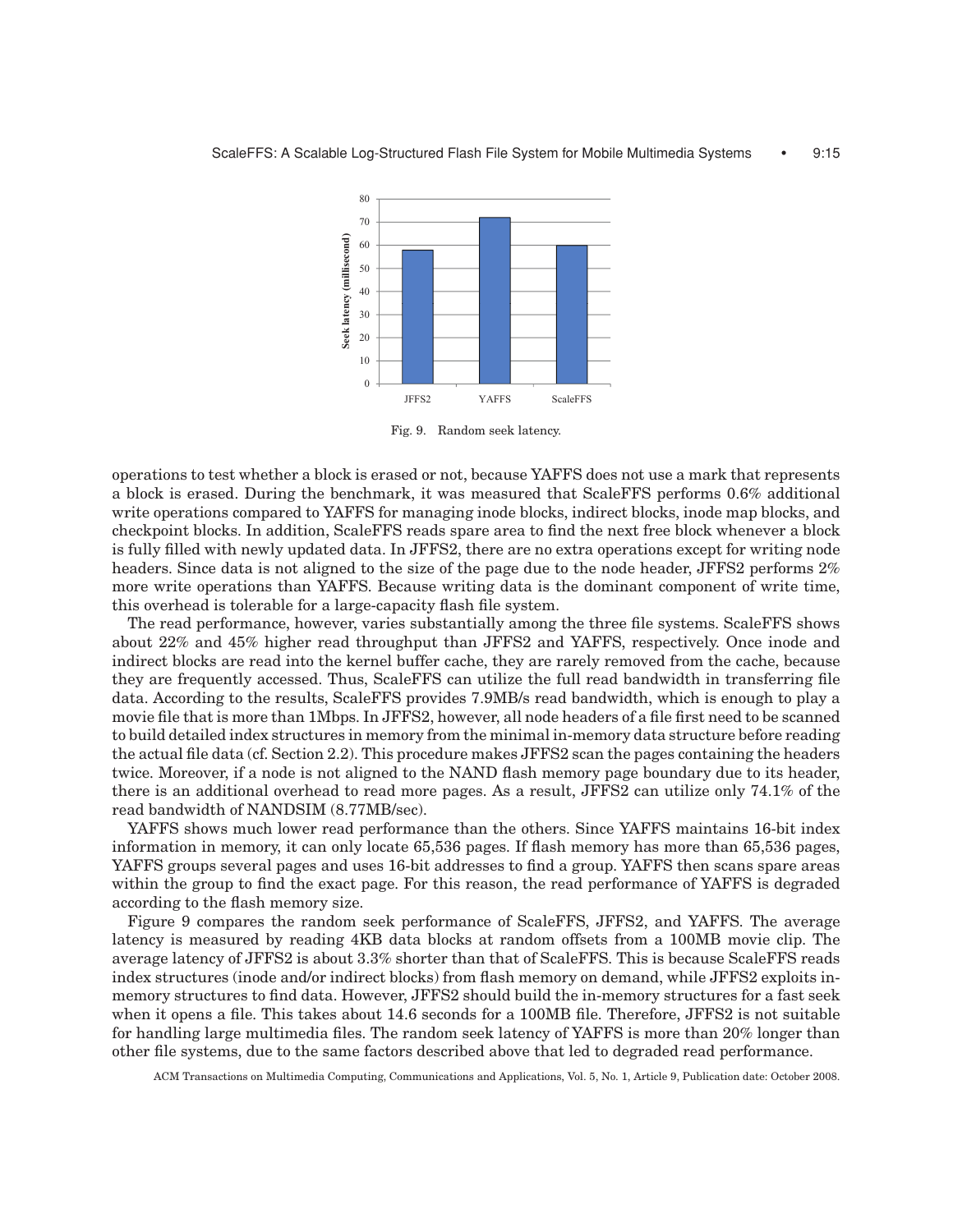## 9:16 • D. Jung et al.

|                                             |                 | Memory Consumption |             |  |
|---------------------------------------------|-----------------|--------------------|-------------|--|
|                                             | <b>ScaleFFS</b> |                    |             |  |
| Component/Scenario                          | (maximum value) | JFFS2              | YAFFS       |  |
| Checkpoint data and super block             | 1KB             | 0.3KB              | 3.6KB       |  |
| Write buffer                                | 1KB             | 0.5KB              | 5KB         |  |
| Indirect inode map                          | 128KB           | N/A                | N/A         |  |
| Metadata cached during writing a 10MB file  | 43KB            | 185KB              | 46.9KB      |  |
| Metadata cached during writing a 100MB file | 410KB           | 1.8MB              | 459.3KB     |  |
| Metadata cached during writing a 1GB file   | $<$ 4.5MB       | >18MB              | $<$ 4.5MB   |  |
|                                             | (estimated)     | (estimated)        | (estimated) |  |

Table V. Summary of Memory Consumption in ScaleFFS, JFFS2, and YAFFS

## 5.4 Memory Consumption

One of our design goals is to reduce the memory consumption even if a large-capacity flash memory is used. In order to achieve this goal, ScaleFFS only keeps minimal information in memory such as the indirect inode map and the checkpoint data. The indirect inode map occupies at most 128KB when the file system has eight million files, and the checkpoint data requires only 1KB. Thus, operation of ScaleFFS requires limited and almost constant memory space.

During file system operations, various metadata and file data are cached temporarily in memory for better performance. Cached data could be evicted at any time except for modified metadata. Even though the total size of metadata in ScaleFFS is proportional to the size of data, metadata does not need to be kept in memory. Thus, the amount of modified metadata is of no consequence in ScaleFFS. Table V summarizes the memory consumed by ScaleFFS.

On the other hand, JFFS2 permanently keeps all metadata of files in memory while the files are being used by a user or the kernel. If JFFS2 reads or writes a 1GB movie file, it requires at least 18MB of memory space, as shown in Table V. Moreover, JFFS2 needs 16-byte additional memory space for each data node stored in flash memory media. YAFFS consumes two bytes for each chunk (page) and 124 bytes for each file even if a file is not opened to be accessed. The total metadata size needed by YAFFS to write a 1GB file appears to be similar to that in the case of ScaleFFS (cf. Table V). However, cached metadata in ScaleFFS can be evicted if the memory space is not sufficient whereas this cannot be done in YAFFS. Thus, both JFFS2 and YAFFS suffer from significant memory footprint size when applied to large-scale flash memory storage and multimedia data. This memory problem of JFFS2 and YAFFS is exacerbated as the size of the flash memory and data grow.

# 5.5 Metadata Overhead

Unlike JFFS2 or YAFFS, ScaleFFS stores metadata and file data separately, and hence it requires additional write or read operations to update or access metadata blocks. Nevertheless, the performance of ScaleFFS is comparable to that of JFFS2 or YAFFS, because these metadata blocks are cached and updated in the memory cache.

Table VI summarizes the percentage of time taken to access each block type for three scenarios. The scenario denoted as "Downloading MP3 files" models copying MP3 files from a host to a player. The second scenario, labeled "Playing MP3 files," is a workload produced by a media player in Linux that selects MP3 files in random order from its play list and plays them. The player first reads header information of MP3 files in its player list, and then reads audio data in a file sequentially. The last scenario ("Random seek test") is the random seek test presented in Section 5.3.

If a file is accessed sequentially, the hit ratio of the metadata is high, and thus the overhead for accessing metadata is negligible. This means that the overhead is not significant for multimedia applications that exhibit sequential file I/O patterns. In contrast, if files are small, the portion for accessing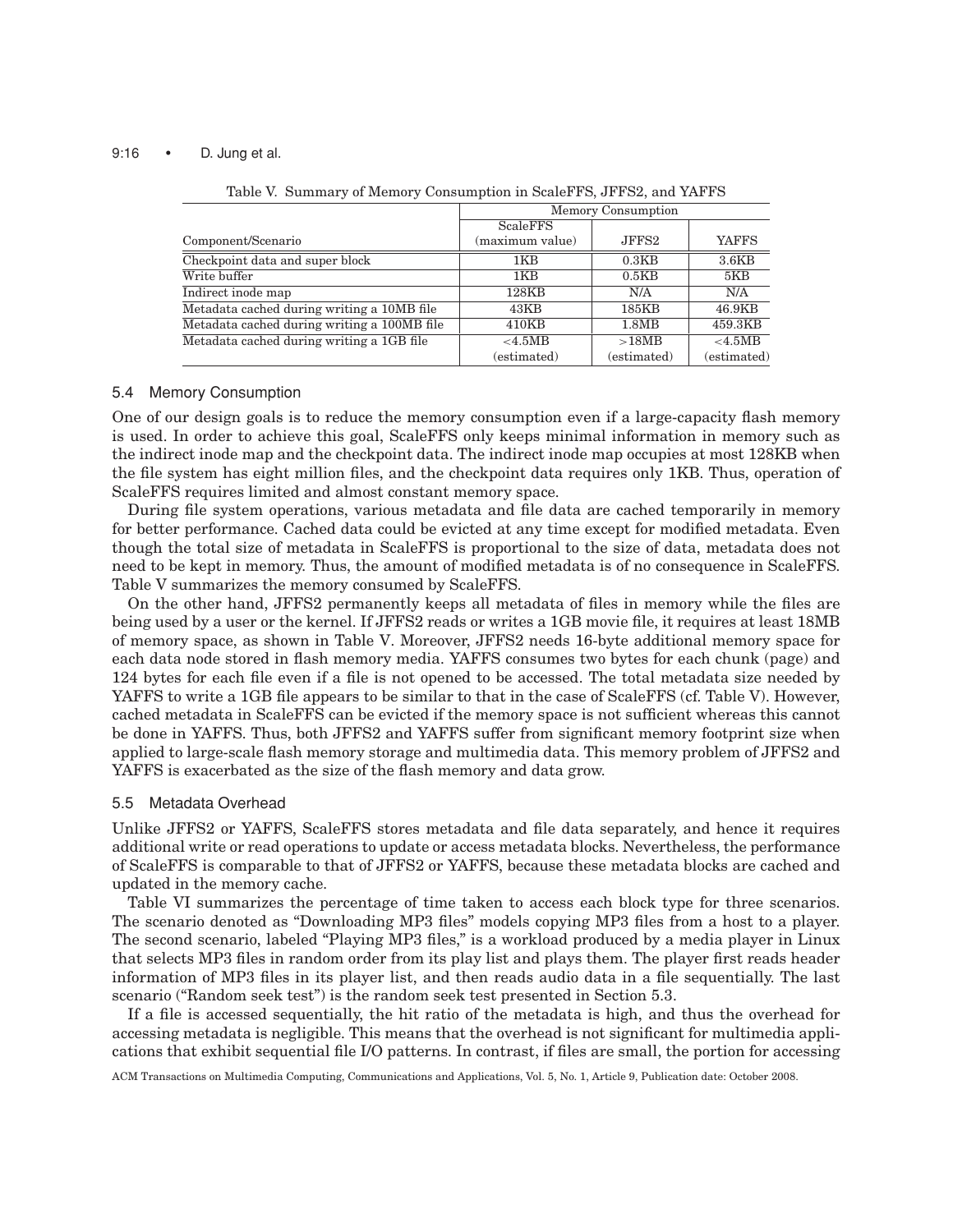| NUMIVE L. N      |  |  |  |  |  |  |
|------------------|--|--|--|--|--|--|
| Workloads        |  |  |  |  |  |  |
| Random           |  |  |  |  |  |  |
| <b>Seek Test</b> |  |  |  |  |  |  |
| 80.2%            |  |  |  |  |  |  |
| 0.4%             |  |  |  |  |  |  |
| 18.8%            |  |  |  |  |  |  |
| 0.2%             |  |  |  |  |  |  |
| 0.2%             |  |  |  |  |  |  |
| 0.2%             |  |  |  |  |  |  |
|                  |  |  |  |  |  |  |

Table VI. Percentage of Time Taken to Access Each Block Type in ScaleFFS

metadata becomes significant, because ScaleFFS needs to access an inode map block and an inode block to read or to write a file.

The metadata overhead during the random seek test is relatively higher than sequential workloads. This results from the aspect that if the memory cache does not contain needed metadata, ScaleFFS requires at most three flash memory accesses to find the location of a data block. However, as already seen in Figure 9, this does not significantly degrade the overall performance since the metadata are rarely evicted from the cache once they are read from flash memory.

# 6. CONCLUSIONS AND FUTURE WORK

This paper presented the design and implementation of ScaleFFS, a scalable flash file system for mobile multimedia systems equipped with large-capacity NAND flash memory. The structure of ScaleFFS was originally inspired by LFS, but is significantly modified and optimized for NAND flash memory. In particular, ScaleFFS exploits spare areas of NAND flash memory to store extra information and flushes data as soon as possible. In addition, ScaleFFS does not maintain large extents of free space, and its checkpoint mechanism is designed to provide long lifetime with flash memory.

Our measurement results have shown that ScaleFFS requires only a small fixed amount of time to mount a file system. In terms of file system performance, ScaleFFS shows almost the same write bandwidth and up to 45% higher read bandwidth relative to JFFS2 and YAFFS. Given its small memory footprint and fast mount time, combined with higher performance than the existing flash file systems, ScaleFFS is an ideal choice for large-scale NAND flash memory.

For our current implementation, it has been confirmed that the index structure of a disk-based file system is also applicable for NAND flash memory. The overhead to manage the index structure is found to be acceptable. In the near future, we plan to redesign the garbage collection of ScaleFFS to achieve more efficient flash memory utilization and better I/O performance.

#### **REFERENCES**

ALEPHONE LTD. 2003. *Yet Another Flash Filing System (YAFFS)*. Aleph One Limited. http://www.aleph1.co.uk/yaffs.

- CARD, R., TS'O, T., AND TWEEDIE, S. 1994. Design and implementation of the second extended filesystem. In *Proceedings to the 1st Dutch International Symposium on Linux*. State University of Groningen, Groningen, Netherlands.
- DOUGLIS, F., CACERES, R., KAASHOEK, M. F., LI, K., MARSH, B., AND TAUBER, J. A. 1994. Storage alternatives for mobile computers. In *Proceedings of the Conference on Operating Systems Design and Implementation*. 25–37.
- GUMMADI, K. P., DUNN, R. J., SAROIU, S., GRIBBLE, S. D., LEVY, H. M., AND ZAHORJAN, J. 2003. Measurement, modeling, and analysis of a peer-to-peer file-sharing workload. In *Proceedings of the 19th ACM Symposium on Operating Systems Principles (SOSP'03)*. ACM Press, New York, NY, 314–329.
- HUANG, H., PILLAI, P., AND SHIN, K. G. 2003. Design and implementation of power-aware virtual memory. In *Proceedings of USENIX Annual Technical Conference*. 57–70.

HYNIX SEMICONDUCTOR INC. 2006. Hynix NAND flash data sheet. http://www.hynix.com/datasheet/pdf/flash/HY27UH08AG(5\_ D)M(Rev0.6).pdf.